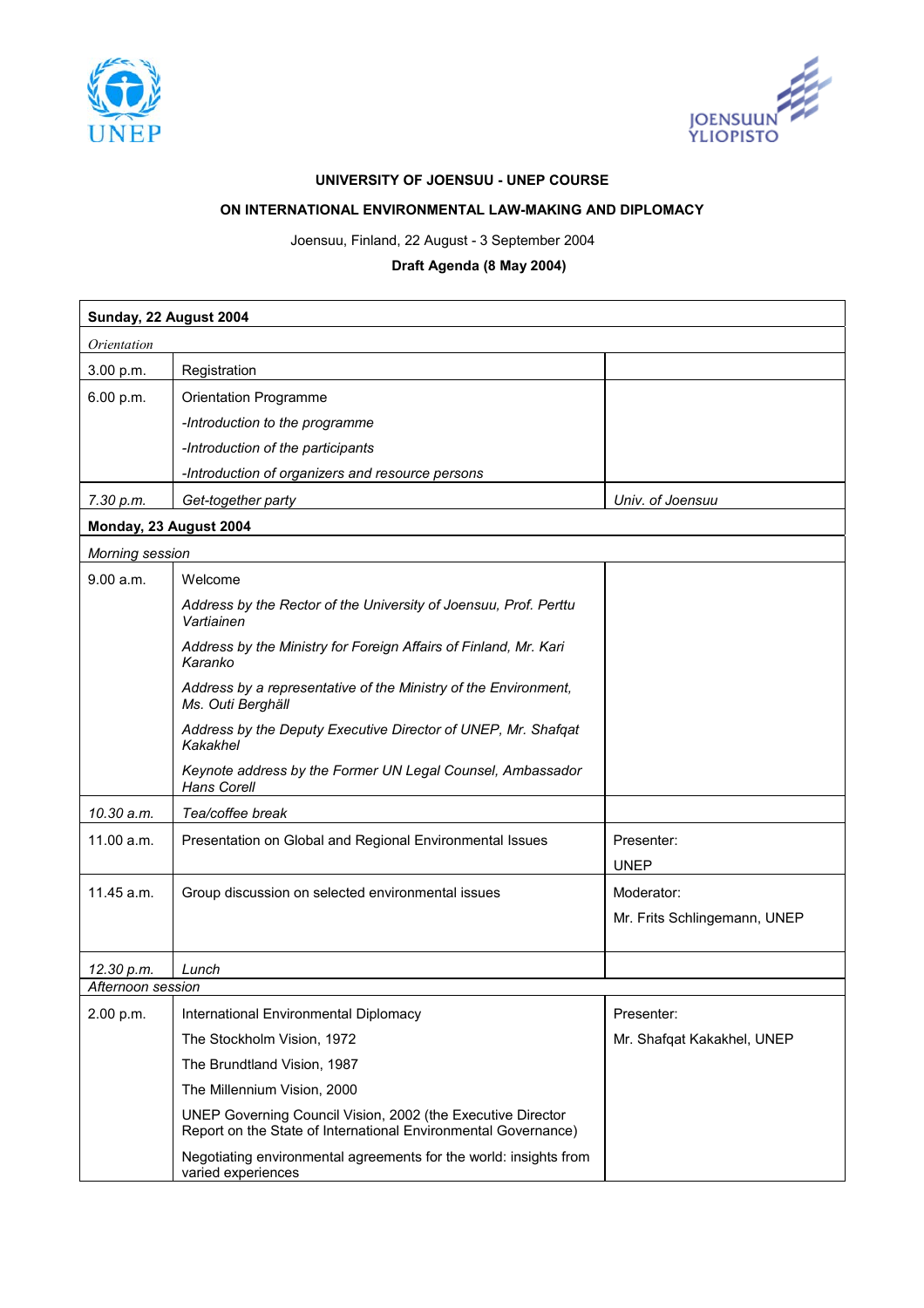| 2.45 p.m.               | Small group discussions:<br>Sharing of experiences in International Environmental Law-making<br>and Diplomacy                | Panel Members/Mentors for the<br>different discussion groups:       |
|-------------------------|------------------------------------------------------------------------------------------------------------------------------|---------------------------------------------------------------------|
|                         |                                                                                                                              | Ambassador Hans Corell, Legal<br>Counsel of the United Nations      |
|                         |                                                                                                                              | Mr. Shafqat Kakakhel, UNEP                                          |
|                         |                                                                                                                              | Mr. Frits Schlingemann, UNEP                                        |
|                         |                                                                                                                              | Prof. Marc Pallemaerts                                              |
|                         |                                                                                                                              | Mr. Kari Karanko, Ministry for For-<br>eign Affairs of Finland      |
|                         |                                                                                                                              | Ms. Outi Berghäll, Ministry of the<br><b>Environment of Finland</b> |
| 3.30 p.m.               | Tea/coffee break                                                                                                             |                                                                     |
| 4.00 p.m.               | Experience Sharing of International Environmental Law-making<br>and Diplomacy in small groups (cont.)                        |                                                                     |
| 5.00 p.m.               | Plenary session on outcomes of the discussion groups                                                                         | Moderator:                                                          |
|                         |                                                                                                                              | Mr. Lal Kurukulasuriya, UNEP                                        |
| Tuesday, 24 August 2004 |                                                                                                                              |                                                                     |
| Morning session         |                                                                                                                              |                                                                     |
| 9.00 a.m.               | Overview of the major developments in international environmental<br>law-making:                                             | Prof. Marc Pallemaerts                                              |
|                         | Development of MEAs<br>$\overline{\phantom{a}}$                                                                              |                                                                     |
|                         | Soft law as a precursor of hard law<br>$\overline{\phantom{a}}$                                                              |                                                                     |
|                         | Emergence of international environmental law principles                                                                      |                                                                     |
| 10.00 a.m.              | The concept of sustainable development: from theory to practice                                                              | Mr. Lal Kurukulasuriya, UNEP                                        |
| 10.30 a.m.              | Tea/coffee break                                                                                                             |                                                                     |
| 11.00 a.m.              | Treaty-making process and basic concepts of Treaty Law                                                                       | Ambassador Hans Corell                                              |
| 11.45. a.m.             | Interactive session on treaty-making and Treaty Law                                                                          | Ambassador Hans Corell                                              |
| 12.30 p.m.              | Lunch                                                                                                                        |                                                                     |
| Afternoon session       |                                                                                                                              |                                                                     |
| 2.00 p.m.               | Analysis of basic environmental law principles and approaches:                                                               | Prof. Marc Pallemaerts                                              |
|                         | The polluter pays principle<br>$\overline{\phantom{0}}$                                                                      |                                                                     |
|                         | The precautionary principle<br>$\overline{\phantom{a}}$                                                                      |                                                                     |
|                         | Common but differentiated responsibilities                                                                                   |                                                                     |
|                         | Access to information, public participation and access to jus-<br>tice                                                       |                                                                     |
|                         | Short question and answer sessions will follow the presentation of<br>each of the four sub-items.                            |                                                                     |
| 3.30 p.m.               | Tea/coffee break                                                                                                             |                                                                     |
| 4.00 p.m.               | Workshops:                                                                                                                   | Presentation of the workshops                                       |
|                         | 4 groups will analyse 4 different MEAs, and highlight whether and                                                            | Facilitators:                                                       |
|                         | how the principles named above are integrated into the MEAs<br>Presentation of the outcomes of the workshops at the plenary. | Ms. Leila Suvantola, University of<br>Joensuu                       |
|                         |                                                                                                                              | Ms. Akpezi Ogbuigwe                                                 |
|                         |                                                                                                                              | Ms. Cristina Zucca                                                  |
|                         |                                                                                                                              | Ms. Barbara Ruis                                                    |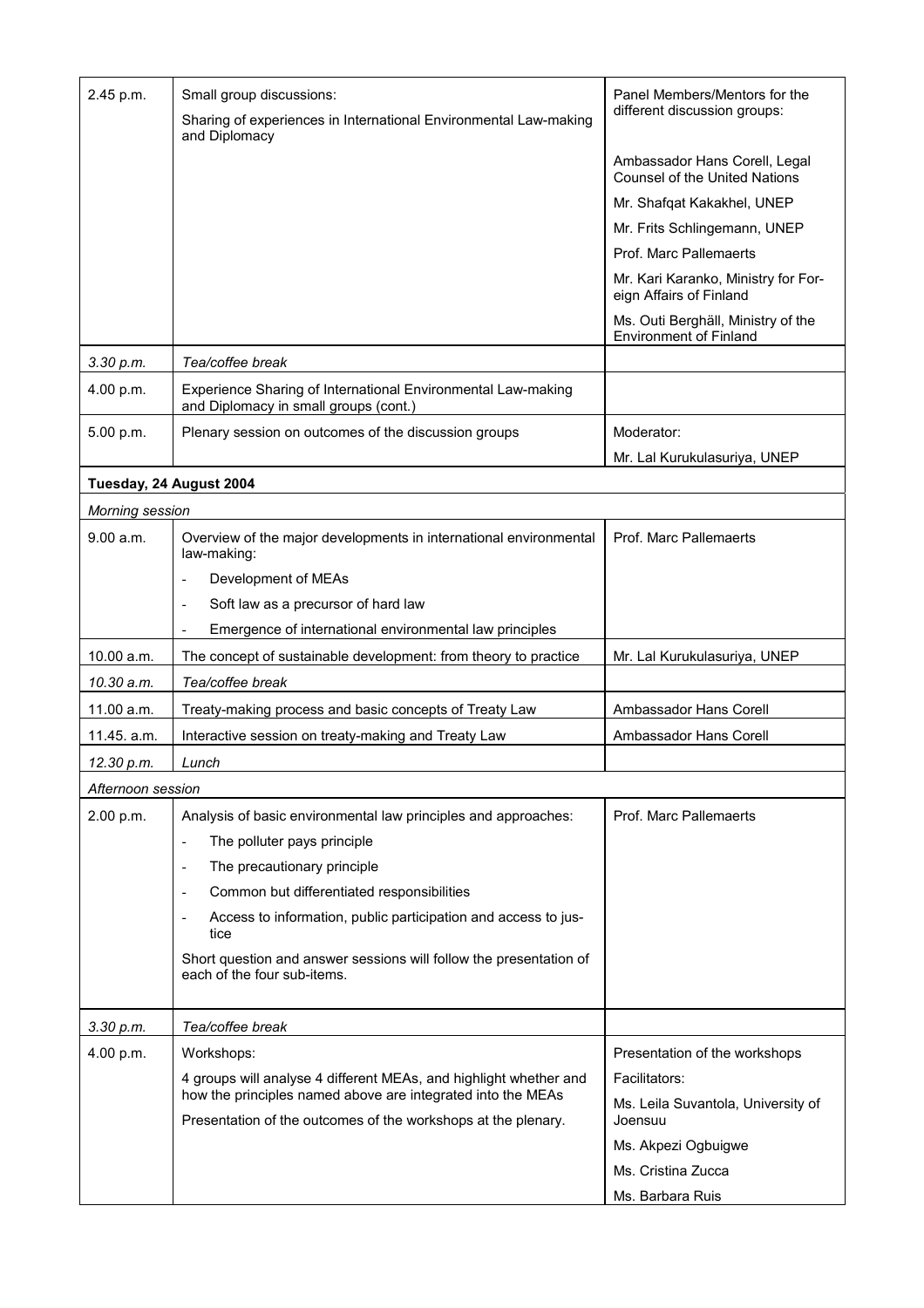| Wednesday, 25 August 2004 |                                                                                                                                                                                                                                                                                                                                                                                               |                                                                      |
|---------------------------|-----------------------------------------------------------------------------------------------------------------------------------------------------------------------------------------------------------------------------------------------------------------------------------------------------------------------------------------------------------------------------------------------|----------------------------------------------------------------------|
| Morning session           |                                                                                                                                                                                                                                                                                                                                                                                               |                                                                      |
| 9.00 a.m.                 | International regimes and governance, such as, the Climate<br>Change Regime and the Rotterdam Convention                                                                                                                                                                                                                                                                                      | Prof. Marc Pallemaerts                                               |
| 10.00 a.m.                | <b>Group Discussion Session</b><br>The same case study (for example, relating to trade in chemicals)<br>will be discussed by 4 different groups, with the aim of outlining the<br>different factors that decision-makers should take into considera-<br>tion in the decision-making process so as to ensure that the eco-<br>nomic, social and environmental concerns are taken into account. | Presentation of the case:<br>Prof. Marc Pallemaerts                  |
|                           |                                                                                                                                                                                                                                                                                                                                                                                               | Facilitators:<br>Ms. Leila Suvantola<br>Ms. Lotta Viikari            |
|                           |                                                                                                                                                                                                                                                                                                                                                                                               | Ms. Akpezi Ogbuigwe<br>Ms. Cristina Zucca                            |
|                           |                                                                                                                                                                                                                                                                                                                                                                                               | Ms. Barbara Ruis                                                     |
| 10.30 a.m.                | Tea/coffee break                                                                                                                                                                                                                                                                                                                                                                              |                                                                      |
| 11.00 a.m.                | Group Discussion session (cont.)                                                                                                                                                                                                                                                                                                                                                              |                                                                      |
| 12.30 p.m.                | Lunch                                                                                                                                                                                                                                                                                                                                                                                         |                                                                      |
| Afternoon session         |                                                                                                                                                                                                                                                                                                                                                                                               |                                                                      |
| 2.00 p.m.                 | Discussion on contemporary international environmental issues                                                                                                                                                                                                                                                                                                                                 | International Unit, Ministry of the<br><b>Environment of Finland</b> |
| 6.00 p.m.                 | Social event                                                                                                                                                                                                                                                                                                                                                                                  | Ministry of the Environment of<br>Finland                            |
|                           | Thursday, 26 August 2004                                                                                                                                                                                                                                                                                                                                                                      |                                                                      |
| <b>Morning session</b>    |                                                                                                                                                                                                                                                                                                                                                                                               |                                                                      |
| 9.00 a.m.                 | Presentations by the participants:                                                                                                                                                                                                                                                                                                                                                            | Presenters: 3 selected participants                                  |
|                           | 3 participants, from a developed country, developing country and a<br>country with the economy in transition, will present a brief and<br>critical assessment of the environmental governance system at the<br>national level of their respective countries                                                                                                                                   | Chair: one of the participants                                       |
| 10.30 a.m.                | Tea/coffee break                                                                                                                                                                                                                                                                                                                                                                              |                                                                      |
| 11.00 a.m.                | Environmental treaties under international and national law; con-<br>clusions and entry into force of environmental treaties                                                                                                                                                                                                                                                                  | Ms. Päivi Kaukoranta,<br>Finnish Ministry for Foreign Affairs        |
| 11.30 p.m.                | Workshop:                                                                                                                                                                                                                                                                                                                                                                                     | Presentation of the workshop:                                        |
|                           | Structured analysis of practical examples of MEAs that have been<br>signed but not ratified, of reservations and their consequences and<br>so on, also taking into account the relationship between conven-<br>tions and protocols and appendixes/annexes. Four different groups<br>will discuss the same issue and report back to the plenary.                                               | Ms. Päivi Kaukoranta, Finnish Min-<br>istry for Foreign Affairs      |
|                           |                                                                                                                                                                                                                                                                                                                                                                                               | Ms. Maria Pohjanpalo, Finnish<br>Ministry of the Environment         |
|                           |                                                                                                                                                                                                                                                                                                                                                                                               | Facilitators:                                                        |
|                           |                                                                                                                                                                                                                                                                                                                                                                                               | Ms. Akpezi Ogbuigwe                                                  |
|                           |                                                                                                                                                                                                                                                                                                                                                                                               | Ms. Cristina Zucca                                                   |
|                           |                                                                                                                                                                                                                                                                                                                                                                                               | Ms. Barbara Ruis                                                     |
| 12.30 p.m.                | Lunch                                                                                                                                                                                                                                                                                                                                                                                         |                                                                      |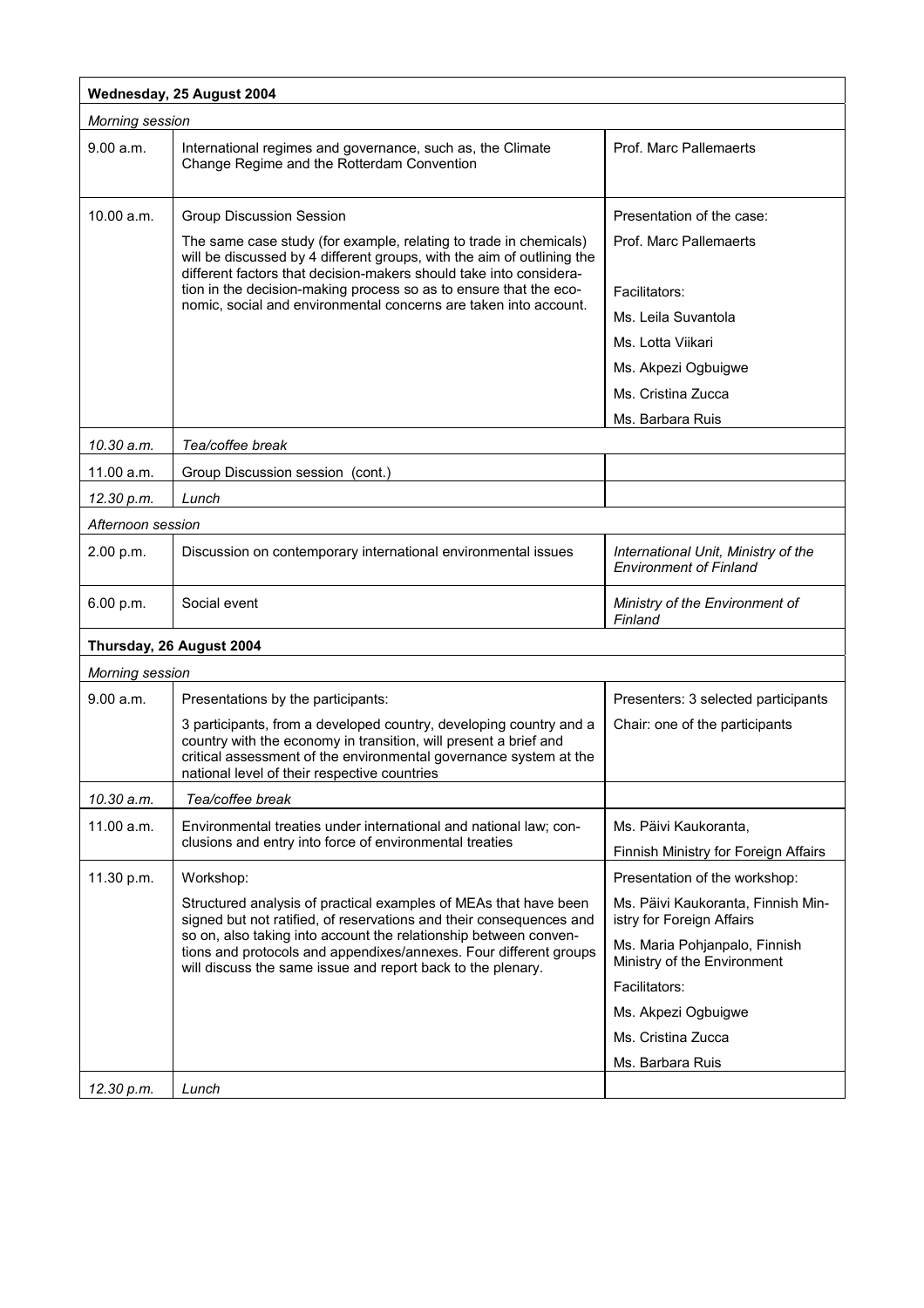| Afternoon session        |                                                                                                                                                          |                                                                  |  |
|--------------------------|----------------------------------------------------------------------------------------------------------------------------------------------------------|------------------------------------------------------------------|--|
| 2.00 p.m.                | Workshop (cont.)                                                                                                                                         |                                                                  |  |
| 3.30 p.m.                | Tea/coffee break                                                                                                                                         |                                                                  |  |
| 4.00 p.m.                | Workshop: drafting exercise                                                                                                                              | Presentation of the workshop:                                    |  |
|                          | One draft text of national legislation to implement a selected MEA<br>or an aspect of an MEA is submitted to different groups for their                  | Ms. Maria Pohjanpalo and Prof.<br>Tuomas Kuokkanen               |  |
|                          | comments and amendments. The four different revised texts will<br>be presented to the plenary for discussion and possible consensus<br>on a common text. | Chair: one of the participants                                   |  |
| Friday, 27 August 2004   |                                                                                                                                                          |                                                                  |  |
| Morning session          |                                                                                                                                                          |                                                                  |  |
| 9.00 a.m.                | Water                                                                                                                                                    | Mr. Halifa Drammeh, UNEP                                         |  |
|                          | Overview of UNEP's water policy and strategy                                                                                                             | Mr. Halifa Drammeh and Mr. Niels                                 |  |
|                          | Water for Peace (International Freshwater Agreements)                                                                                                    | Henrik Ipsen, UNEP                                               |  |
|                          | <b>Questions and Answers</b>                                                                                                                             |                                                                  |  |
| 10.30 a.m.               | Coffee/tea break                                                                                                                                         |                                                                  |  |
| 11.00 a.m.               | Water                                                                                                                                                    | Mr. Niels Henrik Ipsen, UNEP                                     |  |
|                          | Water Policy and Law Reforms: Case Studies (Uganda and Burk-<br>ina Faso)                                                                                |                                                                  |  |
| 11.45 a.m.               | Water issues                                                                                                                                             | Univ. of Joensuu and the Finnish<br><b>Environment Institute</b> |  |
| 12.30 p.m.               | Lunch                                                                                                                                                    |                                                                  |  |
| Afternoon session        |                                                                                                                                                          |                                                                  |  |
| 2.00 p.m.                | International Water Law                                                                                                                                  | Prof. Tuomas Kuokkanen                                           |  |
| 3.00 p.m.                | Introduction to the topic and re-enactment of the Gabcykovo case                                                                                         | Re-enactment of the case:                                        |  |
|                          |                                                                                                                                                          | Ms. Barbara Ruis and Ms. Christina<br>Zucca                      |  |
|                          |                                                                                                                                                          | Judge: Prof. Tuomas Kuokkanen                                    |  |
| 3.30 p.m.                | Tea/coffee break                                                                                                                                         |                                                                  |  |
| 4.00 p.m.                | Re-enactment of the Gabcykovo case (cont.)                                                                                                               |                                                                  |  |
| Saturday, 28 August 2004 |                                                                                                                                                          |                                                                  |  |
| Full day excursion       |                                                                                                                                                          | Univ. of Joensuu                                                 |  |
| Sunday, 29 August 2004   |                                                                                                                                                          |                                                                  |  |
| Free day                 |                                                                                                                                                          |                                                                  |  |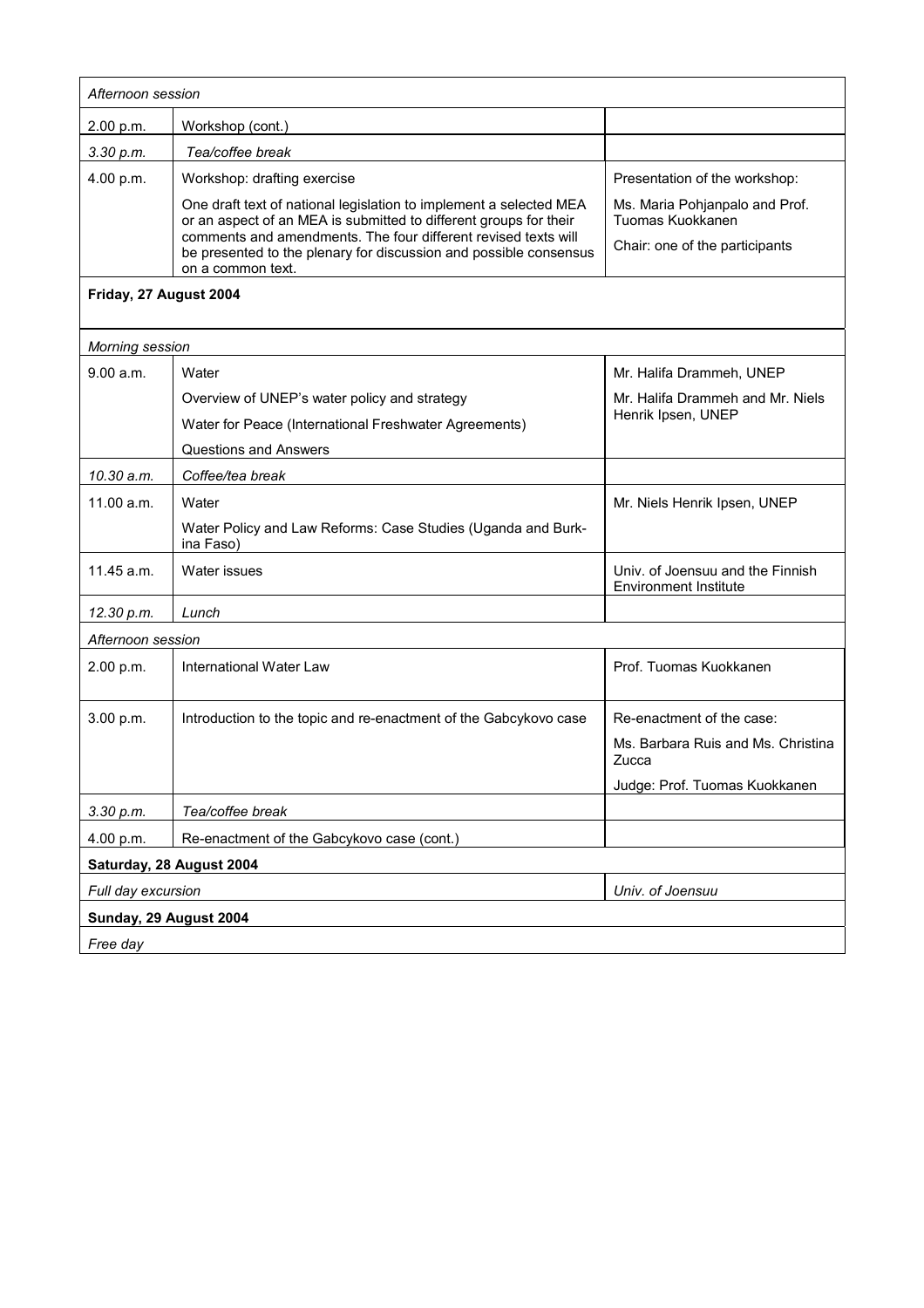| Monday, 30 August 2004   |                                                                                                                                                                                                                |                                                      |
|--------------------------|----------------------------------------------------------------------------------------------------------------------------------------------------------------------------------------------------------------|------------------------------------------------------|
| Morning session          |                                                                                                                                                                                                                |                                                      |
| 9.00 a.m.                | Environmental negotiations                                                                                                                                                                                     | <b>UNITAR</b>                                        |
| 10.00 a.m.               | Negotiation workshop:                                                                                                                                                                                          | <b>UNITAR</b>                                        |
|                          | Access and benefit-sharing negotiation exercise prepared by UNI-<br>TAR - different groups (number to be decided) will represent dif-<br>ferent countries and organizations and negotiate a common text.       |                                                      |
| 10.30 a.m.               | Tea/coffee break                                                                                                                                                                                               |                                                      |
| 11.00 a.m.               | Negotiation workshop (cont.)                                                                                                                                                                                   |                                                      |
| 12.30 p.m.               | Lunch                                                                                                                                                                                                          |                                                      |
| Afternoon session        |                                                                                                                                                                                                                |                                                      |
| 1.30 p.m.                | Do you speak environment?                                                                                                                                                                                      | Ms. Sirpa Pietikäinen, MBA, Minis-                   |
|                          | - How negotiation theories can facilitate the conducting of envi-<br>ronmental debates.                                                                                                                        | ter of the Environment of Finland<br>$(1991 - 1995)$ |
|                          | Interactive session                                                                                                                                                                                            |                                                      |
| 3.30 p.m.                | Tea/coffee break                                                                                                                                                                                               |                                                      |
| 4.00 p.m.                | Do you speak environment? (cont.)                                                                                                                                                                              |                                                      |
| 7.30 p.m.                | Reception                                                                                                                                                                                                      |                                                      |
| Tuesday 31, August 2004  |                                                                                                                                                                                                                |                                                      |
| <b>Morning Session</b>   |                                                                                                                                                                                                                |                                                      |
|                          |                                                                                                                                                                                                                |                                                      |
|                          |                                                                                                                                                                                                                |                                                      |
| 9.00 a.m.                | Mechanics of negotiations                                                                                                                                                                                      | Mr. Patrick Széll<br>Presenters:                     |
| 10.00 a.m.               | 3 participants from a developed country, a developing country and<br>a country with the economy in transition will present their experi-<br>ences in the national preparatory process or in the negotiation of | 3 selected participants                              |
|                          | three selected MEAs in their respective countries                                                                                                                                                              | Chair: selected participant                          |
| 10.30 a.m.               | Tea/coffee break                                                                                                                                                                                               |                                                      |
| 11.00 a.m.               | Presentation by participants (cont.)                                                                                                                                                                           |                                                      |
|                          | Questions and Answers after each presentation                                                                                                                                                                  |                                                      |
| 12.30 p.m.               | Lunch                                                                                                                                                                                                          |                                                      |
| 2.00 p.m.                | Background of compliance regimes                                                                                                                                                                               | Mr. Patrick Széll                                    |
| 2.45. p.m.               | Implementation and Enforcement                                                                                                                                                                                 | Ms. Elizabeth Mrema, UNEP                            |
| 3.30 p.m.                | Tea/coffee break                                                                                                                                                                                               |                                                      |
| 4.00 p.m.                | Discussion on compliance                                                                                                                                                                                       | Moderators: Ms. Elizabeth Mrema,                     |
|                          |                                                                                                                                                                                                                | Mr. Patrick Széll                                    |
|                          | Wednesday, 1 September 2004                                                                                                                                                                                    |                                                      |
| Morning session          |                                                                                                                                                                                                                |                                                      |
| 9.00 a.m.                | <b>Treaty drafting</b>                                                                                                                                                                                         | Mr.Patrick Széll                                     |
| 10.00 a.m.               | Workshop: drafting exercise of one international instrument                                                                                                                                                    | Moderator: Mr. Patrick Széll                         |
| 10.30 a.m.<br>11.00 a.m. | Coffee/Tea break<br>Workshop: drafting exercise of one international instrument (cont.)                                                                                                                        |                                                      |